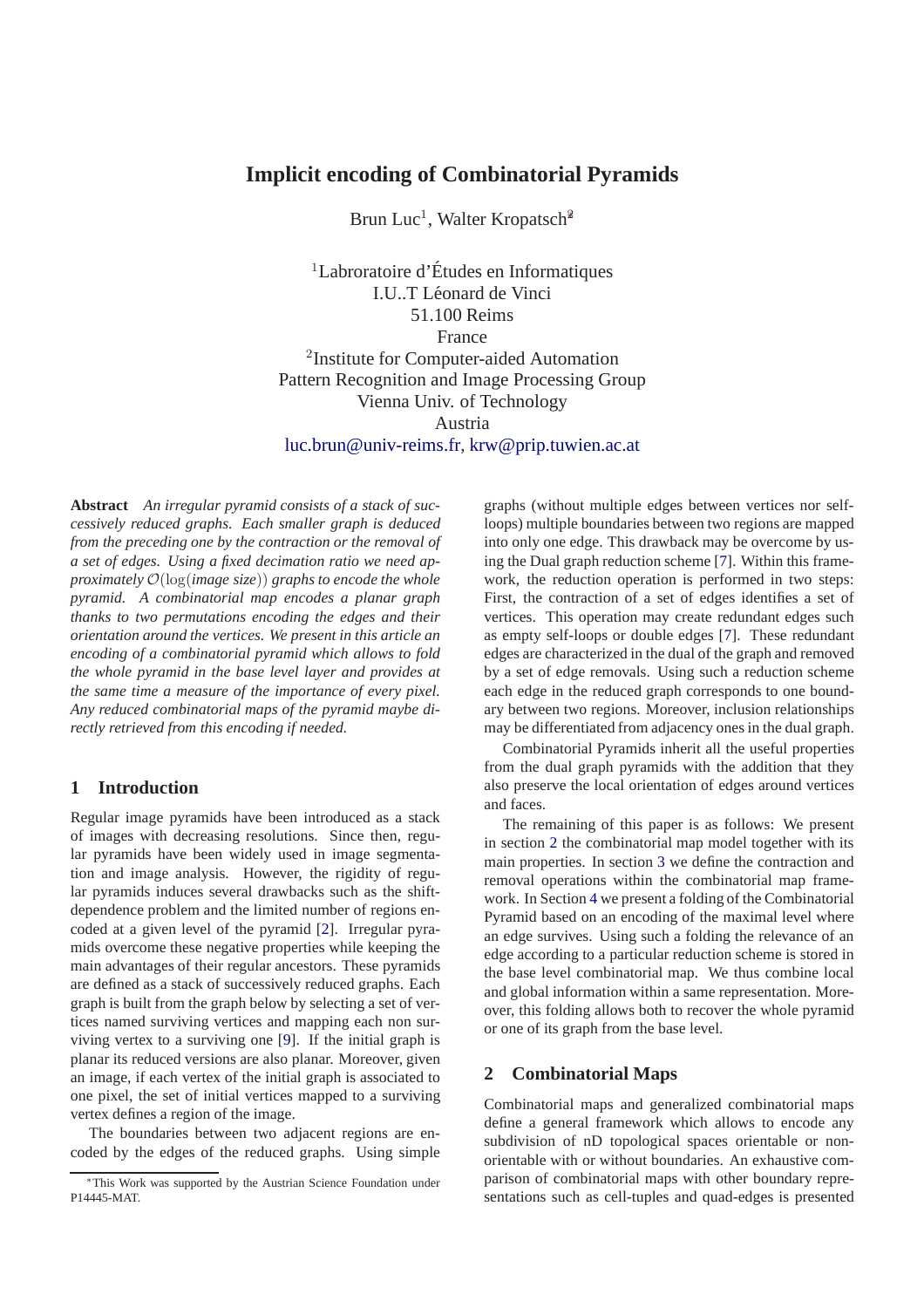in [8]. Recent trends in combinatorial maps apply this framework to the segmentation of 3D images [1, 3] and the encoding of hierarchies.

The remaining of this paper will be based on 2D combinatorial maps which we simply call combinatorial maps. A combinatorial map may be seen as a planar graph encoding explicitly the orientation of edges around a given vertex. Figure 1 demonstrates the derivation of a combinatorial map from a plane graph. First edges are split into two half edges called *darts*, each dart having its origin at the vertex it is attached to. The fact that two half-edges (darts) stem from the same edge is recorded in the reverse permutation  $\alpha$ . A second permutation  $\sigma$  encodes the set of darts encountered when turning counterclockwise around a vertex (see e.g. the  $\sigma$ -orbit (−8, −3, 11, 4) encoding the central vertex in Figure 1).



**Figure 1:** A 3×3 grid encoded by a combinatorial map

The symbols  $\alpha^*(d)$  and  $\sigma^*(d)$  stand, respectively, for the  $\alpha$  and  $\sigma$  orbits of the dart d. More generally, if d is a dart and  $\pi$  a permutation we will denote the  $\pi$ -orbit of d by  $\pi^*(d)$ .

A combinatorial map G is the triplet  $G = (\mathcal{D}, \sigma, \alpha)$ , where  $\mathcal D$  is the set of darts and  $\sigma$ ,  $\alpha$  are two permutations defined on  $\mathcal D$  such that  $\alpha$  is an involution:

$$
\forall d \in \mathcal{D} \quad \alpha^2(d) = d \tag{1}
$$

Note that, if the darts are encoded by positive and negative integers, the involution  $\alpha$  may be implicitly encoded by sign (Figure 1).

Given a combinatorial map  $G = (\mathcal{D}, \sigma, \alpha)$ , its dual is defined by  $\overline{G} = (\mathcal{D}, \varphi, \alpha)$  with  $\varphi = \sigma \circ \alpha$  (Figure 2). The orbits of the permutation  $\varphi$  encode the set of darts encountered when turning around a face (see e.g. the  $\varphi$ -orbit  $(1, 8, -3, -7)$  encoding the top-left face in Figure 1). Note that, using a counter-clockwise orientation for permutation σ, each dart of a ϕ-orbit has its associated face on its right.



**Figure 2:** Dual of the combinatorial map represented in Figure 1

### **2.1 Properties of Combinatorial maps**

As mentioned above the dual combinatorial map may be simply computed by composing the permutations  $\sigma$  and  $\alpha$ . This dual map may thus be implicitly encoded. This implicit encoding allows to reduce both the memory requirements and the execution times since only one data structure needs to be stored and processed. Moreover the combinatorial map formalism is formally defined in any dimensions. Algorithms defined within the 2D combinatorial pyramid framework may thus be extended to higher dimensions(see e.g. [8]). This hypothesis is confirmed by some recent results from Damiand and Lienhardt [6]. Finally, the combinatorial map formalism encodes explicitly the orientation of edges around each vertex. This additional feature allows to encode fine relationships on the partition such as the sequence of regions encountered when turning with a given orientation around one region.

# **3 Combinatorial Pyramids**

As in the dual graph pyramid scheme (Section 1) a combinatorial pyramid is defined by an initial combinatorial map successively reduced by a sequence of contraction or removal operations. In order to preserve the connectivity among the elements chosen to survive to the higher level we forbid the removal of bridges and the contraction of selfloops. A self-loop in the initial combinatorial map corresponds to a bridge in its dual and vice-versa. In the same way, a contraction operation in the initial combinatorial map is equivalent to a removal operation performed in its dual. Therefore, the exclusion of bridges and self-loops from respectively removal and contraction operations corresponds to a same constraint applied alternatively on the dual combinatorial map and the original one.

In order to avoid the contraction of self-loops, the set of edges to be contracted must form a forest of the initial combinatorial map. The graph of a combinatorial map is a forest if it does not contain a cycle. A set of edges to be contracted satisfying the above requirement is called a contraction kernel:

#### **Definition 1 Contraction Kernel**

*Given a connected combinatorial map*  $G = (\mathcal{D}, \sigma, \alpha)$ *the set*  $K \subset \mathcal{D}$  *will be called a contraction kernel iff* K *is a forest of* G*.*

*The set*  $SD = D - K$  *is called the set of surviving darts.* 

Given a contraction kernel K, we denote by  $\mathcal{CC}(K)$  its set of connected components. Since  $K$  is a forest, each  $\mathcal{T} \in \mathcal{CC}(K)$  is a tree. Intuitively, a tree  $\mathcal{T} \in \mathcal{CC}(K)$  collapses into one vertex, a connected set of vertices of the initial combinatorial map.

The contraction of a combinatorial map by a contraction kernel may induce the creation of redundant edges. These edges named double edges and direct-self-loops are respectively characterized by  $\varphi^2(d) = d$  and  $\sigma(d) = \alpha(d)$  where d is one of the darts of the edge  $\alpha^*(d)$ . Both double edges and direct self-loops may be removed by using a removal kernel defined as a forest of the dual combinatorial map. This last constraint insures that no self-loop will be contracted in the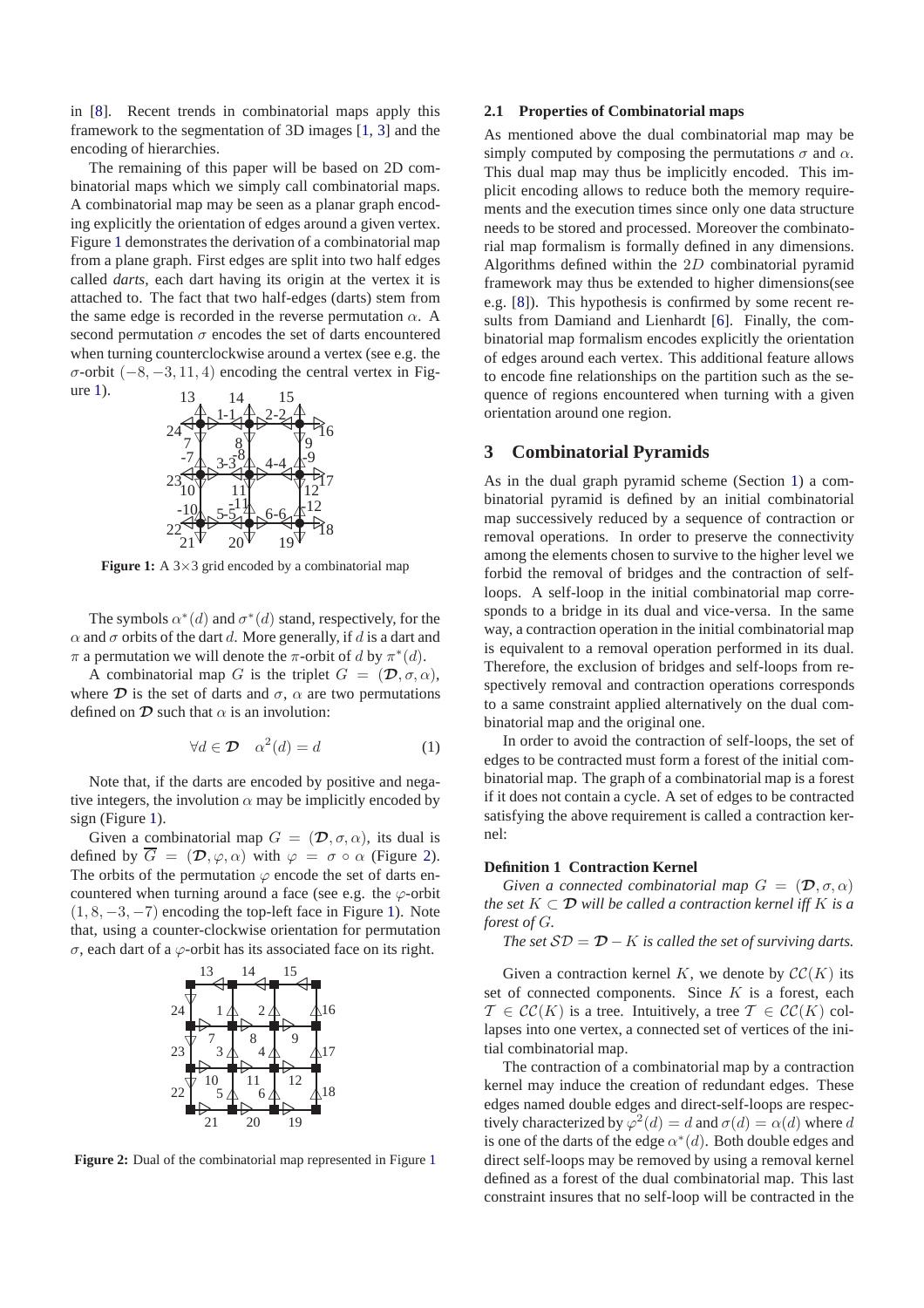

**Figure 3:** Reduction of the initial grid displayed in Figure 1 by the contraction kernel  $K_1$ 



**Figure 4:** Dual of the contracted grid represented in Figure 3.

dual combinatorial map and thus that no bridge may be removed in the initial one. The contracted combinatorial map may thus be simplified using parallel edge removals.

#### **3.1 Example of contraction and simplification**

Figure 3 illustrates a contraction of the initial combinatorial map represented in Figure 1 by a contraction kernel  $K_1$  defined by the trees  $\alpha^*(1,2), \alpha^*(4,12,6)$  and  $\alpha^*(10)$ . Since each initial vertex is incident to a contracted edge this forest spans the initial combinatorial map and we obtain 3 surviving vertices encoding 3 regions.

Double edges encode a same adjacency relationship between two vertices. For example, the edges  $\alpha^*(8)$  and  $\alpha^*(9)$ in Figure 3 encode both an adjacency relationship between the top vertex and the center one. Such edges correspond to an artificial split of a boundary between two regions (see Figure 4). On the other hand, direct self-loops, such as  $\alpha^*(11)$  (Figure 3) may be interpreted in the dual combinatorial map as inner-boundaries of a face (Figure 4).

Figure 5 shows the combinatorial map deduced from Figure 3 and simplified by the removal kernel  $K_2$  defined in the dual combinatorial map by the trees:  $\alpha^*(15, 14, 13, 24)$ ,  $\alpha^*(9)$ ,  $\alpha^*(11,3)$ ,  $\alpha^*(19,18,17)$  and  $\alpha^*(22,21)$ . Note that given a sequence of double edges, the choice of the surviving edge is arbitrary. For example, a choice of the tree  $\alpha^*(20, 19, 18)$  instead of  $\alpha^*(19, 18, 17)$  would lead to an equivalent simplified combinatorial map with a surviving edge equal to  $\alpha^*(17)$  instead of  $\alpha^*(20)$ .

### **3.2 Connecting Walks**

The creation of the reduced combinatorial map from a contraction or a removal kernel is performed in parallel by using connecting walks. Given a combinatorial map  $G =$  $(\mathcal{D}, \sigma, \alpha)$ , a kernel K and a surviving dart  $d \in \mathcal{SD}$  $D - K$ , the connecting walk associated to d is either equal to:

$$
CW(d) = d, \varphi(d), \dots, \varphi^{n-1}(d)
$$

with  $n = Min\{p \in \mathbb{N}^* \mid \varphi^p(d) \in \mathcal{SD}\}\)$ , if K is a contraction kernel and

$$
CW(d) = d, \sigma(d), \ldots, \sigma^{n-1}(d)
$$

with  $n = Min\{p \in \mathbb{N}^* \mid \sigma^p(d) \in \mathcal{SD}\}\$ if K is a removal kernel.

Given a kernel K and a surviving dart  $d \in \mathcal{SD}$ , such that  $CW(d) = d.d_1 \dots d_p$ , the successor of d within the reduced combinatorial map  $G' = G/K = (\mathcal{SD}, \sigma', \alpha)$  is retrieved from  $CW(d)$  by the following equations:

$$
\varphi'(d) = \varphi(d_p) \text{ if } K \text{ is a contraction kernel}
$$
  
\n
$$
\sigma'(d) = \sigma(d_p) \text{ if } K \text{ is a removal kernel}
$$
 (2)

Note that, if  $K$  is a contraction kernel, the connecting walk  $CW(d)$  allows to compute  $\varphi'(d)$ . The  $\sigma$ -successor of d within the contracted combinatorial maps is retrieved from  $CW(\alpha(d)) = \alpha(d) \cdot d'_1, \ldots, d'_p$ . Indeed, we obtain by using equations 1 and 2:  $\varphi'(\alpha(d)) = \sigma'(\alpha(\alpha(d))) = \sigma'(d) =$  $\varphi(d'_p)$ .

## **4 Folding and unfolding the pyramid**

Connecting walks allow us to reduce a combinatorial map either by contraction or removal kernels. Starting from an initial combinatorial map  $G_0$  and given a sequence of kernels  $K_1, \ldots, K_n$  we can thus build the sequence of reduced combinatorial maps  $G_0, G_1, \ldots, G_n$  encoding explicitly the pyramid as a stack of successively reduced combinatorial maps. The aim of this section is to define an implicit encoding of the pyramid by additional attributes stored in the initial combinatorial map  $G_0$ .

Each connecting walk defined in one combinatorial map  $G_i, i \in \{1, \ldots, n-1\}$  connects a dart in  $G_{i+1}$  to a sequence



**Figure 5:** Reduction of the contracted combinatorial map displayed in Figure 3 by the removal kernel  $K_2$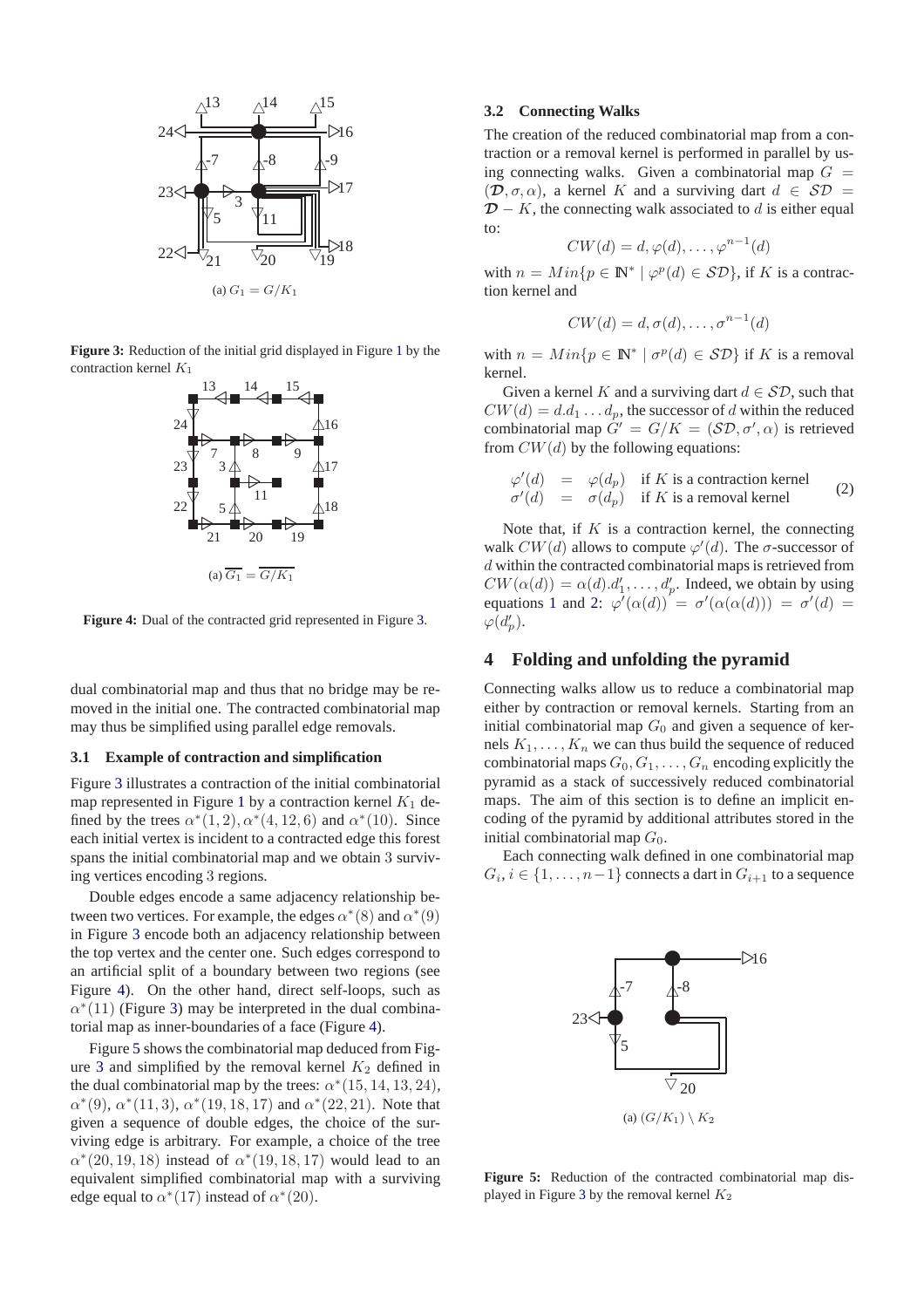of darts in  $G_i$ . Such a sequence corresponds to the notion of reduction window [2, 9] within the Pyramid framework. The transitive closure of this father-child relationships defines the notion of receptive field. Within the Combinatorial Pyramid framework this notion is encoded by connecting dart sequences which connect one dart in a combinatorial map  $G_i = (\mathcal{SD}_i, \sigma_i, \alpha)$  to a sequence of darts defined in the base level combinatorial map  $G_0 = (\mathcal{D}, \sigma, \alpha)$ . These sequences are defined recursively by  $CDS_0(d) = d$  for any  $d \in \mathcal{D}$  and:

For each i in  $\{1, \ldots, n\}$  and each dart  $d \in \mathcal{SD}_i$ :

- If  $K_i$  and  $K_{i-1}$  have the same type, i.e. if both kernels are contraction kernels or removal ones:  $CDS_i(d) = CDS_{i-1}(d_1)...CDS_{i-1}(d_n)$
- If  $K_i$  and  $K_{i-1}$  have different types:  $CDS_i(d) = d_1.CDS_{i-1}^*(\alpha(d_1)) \dots d_p.CDS_{i-1}^*(\alpha(d_p))$

where  $CW_i(d) = d_1 \ldots, d_p$  and  $CDS_{i-1}^*(\alpha(d_j)), j \in$  $\{1,\ldots,p\}$  denotes the sequence  $CDS_{i-1}(\alpha(d_i))$  without its first dart.

Connecting dart sequences may be understood as the transitive closure of the hierarchical relation defined by connecting walks. Both sequences should thus satisfy similar properties. Indeed, given one dart  $d \in \mathcal{SD}_i$ , such that  $CDS_i(d) = d_1, \ldots, d_p$  we have shown that [5]:

• If  $K_i$  is a contraction kernel:

$$
\varphi_i(d) = \begin{cases} \varphi(d_p) & \text{if } d_p \text{ has been contracted} \\ \sigma(d_p) & \text{if } d_p \text{ has been removed} \end{cases}
$$
 (3)

• If  $K_i$  is a removal kernel:

$$
\sigma_i(d) = \begin{cases} \varphi(d_p) & \text{if } d_p \text{ has been contracted} \\ \sigma(d_p) & \text{if } d_p \text{ has been removed} \end{cases}
$$
 (4)

Note that equations 3 and 4 are similar to equations 2 defined for connecting walks.

We additionally showed that given one dart  $d \in \mathcal{SD}_i$ such that  $CDS_i(d) = d_1 \dots d_p$ , we have  $d = d_1$  and  $\{d_2, \ldots, d_p\} \subset \cup_{j=1}^i K_j$ . The first dart of a connecting dart sequence is thus the only one which survives up to level i. Moreover, we have shown that the connecting dart sequences defined at level  $i$  define a partition of the initial set of darts D. The connecing walk satisfy a similar property.

#### **4.1 Folding the Pyramid**

Given the set of connecting dart sequences defined at level  $i$ , one can use equations 3 and 4 to retrieve the reduced combinatorial map  $G_i$ . However, using the recursive construction scheme defined above, the definition of connecting dart sequences at level  $i$  is based both on connecting dart sequences defined at level  $i - 1$  and an explicit encoding of the level  $i - 1$ . Indeed, the connecting walks used to build the connecting dart sequences at level i are defined on  $G_{i-1}$ . The recursive construction of connecting dart sequences at level  $i$ requires thus an explicit encoding of the pyramid form level 0 to level  $i - 1$ . This recursive construction scheme may be avoided by using the following theorem [5]:

**Theorem 1** *Given a combinatorial map*  $G_0 = (\mathcal{D}, \sigma, \alpha)$ *, a sequence of contraction kernels or removal kernels*  $K_1, K_2, \ldots, K_n$ , *the relation between the successive darts of a connecting dart sequence*  $CDS_i(d) = (d.d_1, \ldots, d_n)$ *, with*  $i \in$  $\{1, \ldots, n\}$  and  $d \in \mathcal{SD}_i$  is as follows:

$$
d_1 = \begin{cases} \varphi(d) & \text{if } K_i \text{ is a contraction } kernel \\ \sigma(d) & \text{if } K_i \text{ is a removal } kernel \end{cases}
$$
  
and for each j in  $\{2, ..., p\}$   

$$
d_j = \begin{cases} \varphi(d_{j-1}) & \text{if } d_{j-1} \text{ has been contracted} \\ \sigma(d_{j-1}) & \text{if } d_{j-1} \text{ has been removed} \end{cases}
$$

One connecting dart sequence defined at level  $i$  may thus be traversed if we know the initial dart in  $\mathcal{SD}_i$  defining it and if we determine the operation which has reduced each dart of the connecting dart sequence. The above remark suggests an encoding of the pyramid by two functions:

- 1. one function *state* from  $\{1, \ldots, n\}$  to the binary states {Contracted, Removed} which specifies the type of each kernel.
- 2. One function *level* defined for all darts in  $\mathcal{D}$  such that  $level(d)$  is equal to the maximal level where d survives:

$$
\forall d \in \mathcal{D} \ level(d) = Max\{i \in \{1, \dots, n+1\} \mid d \in \mathcal{SD}_{i-1}\}
$$

a dart d surviving up to the top level has thus a level equal to  $n + 1$ . Note that the level of an initial vertex (i.e. a pixel) may be implicitly defined as the minimal level of its darts.

## **4.2 Unfolding one level of the Pyramid**

Given the function level, the sequence of kernels and the set of surviving darts may be retrieved by the following equations:

$$
\forall i \in \{1, ..., n\} \left\{ \begin{array}{rcl} K_i & = & \{d \in \mathcal{D} \mid level(d) = i\} \\ \mathcal{SD}_i & = & \{d \in \mathcal{D} \mid level(d) > i\} \end{array} \right. \tag{5}
$$

Moreover, given a dart  $d \in \mathcal{SD}_i$  and using both functions state and level, the traversal of a connecting dart sequence defined by Theorem 1 may be written as follows:

$$
d_1 = \begin{cases} \varphi(d) & \text{If state}(i) = Contracted \\ \sigma(d) & \text{If state}(i) = Removed \end{cases}
$$
  
and for each  $j$  in  $\{2, ..., p\}$   

$$
d_j = \begin{cases} \varphi(d_{j-1}) & \text{If state}(level(d_{j-1})) = Contracted \\ \sigma(d_{j-1}) & \text{If state}(level(d_{j-1})) = Removed \end{cases}
$$
(6)

Given a connecting dart sequence  $CDS_i(d) = d.d_1 \ldots, d_p$ , if we define  $d_{p+1}$  by  $\varphi(d_p)$  if  $d_p$  is contracted and  $\sigma(d_p)$  is  $d_p$  is removed,  $d_{p+1}$  is either equal to  $\varphi_i(d)$  or  $\sigma_i(d)$  according to  $K_i$  (equations 3 and 4). We have thus in both cases,  $d_{p+1} \in \mathcal{SD}_i$  and  $level(d_{p+1}) > i$  (equation 5). This last remark allows us to determine the last dart of a connecting dart sequence as the one whose successor defined by equation 6 has a level strictly greater than  $i$ . The above considerations lead to the design of the function survive (Algorithm 1) which traverses the connecting dart sequence of a dart  $d \in \mathcal{SD}_i$  and return the successor of its last dart according to equation 6. Algorithm 1 performs a call to the function survive for each dart  $d \in \mathcal{SD}_i$ . If  $K_i$  is a contraction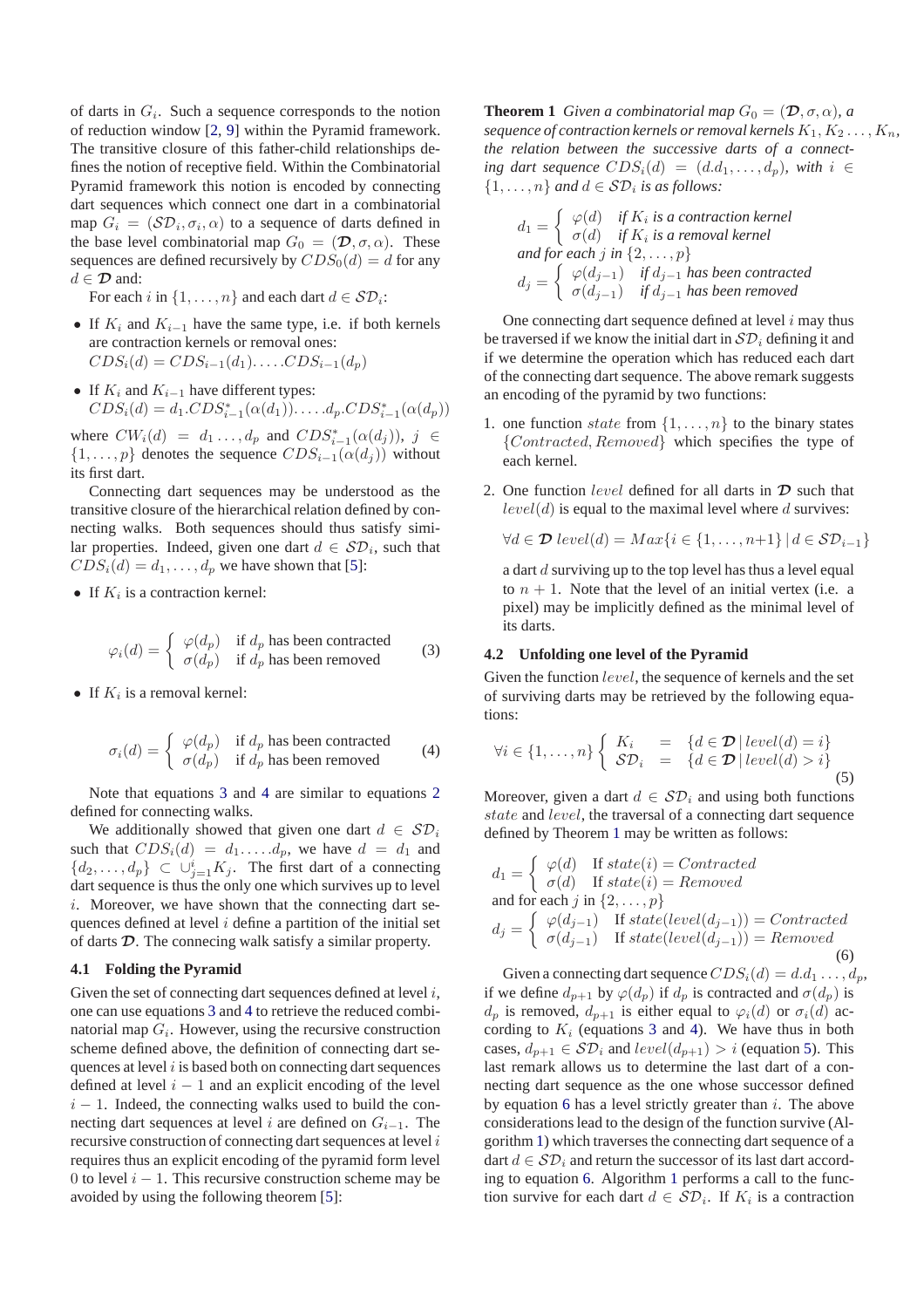kernel, function survive is called with parameters i and  $\alpha(d)$ and traverses  $CDS<sub>i</sub>(\alpha(d))$ . Using equation 3, the successor of the last dart of  $CDS_i(\alpha(d))$  is equal to  $\varphi_i(\alpha(d)) = \sigma_i(d)$ (equation 1, Algorithm 1 line 4). In the same way, if  $K_i$  is a removal kernel, the successor of the last dart of  $CDS_i(d)$  is equal to  $\sigma_i(d)$  (equation 4, Algorithm 1 line 6).

```
1 For each d \in \mathcal{SD}_i2 {
 3 if (state(i)==Contracted)
 4 \sigma_i(d) = \text{survive}(i, \alpha(d))5 else
 6 \sigma_i(d) = \text{survive}(i,d)7 }
 8 dart survive(int i,dart d)
 9 {
10 if (level(d)>i)
11 return d;
12 if(state(level(d))== Contracted)
13 return survive(i,\varphi(d));
14 return survive(i,\sigma(d));
15}
```
**Algorithm 1:** *Unfolding of level*  $G_i = (\mathcal{SD}_i, \sigma_i, \alpha)$ *.* 

We have shown, that the complexity of Algorithm 1 is equal to  $\mathcal{O}(|\mathcal{D}|)$  where  $|\mathcal{D}|$  denotes the cardinal of the initial set of darts  $D$ . We also designed a parallel version of Algorithm 1. The complexity of this last algorithm is equal to  $\mathcal{O}(\log(|CDS_i^{max}(d)|))$  where  $|CDS_i^{max}(d)|$  denotes the length of the longest connecting dart sequence defined at level i.

#### **4.3 Unfolding the whole Pyramid**

Let us consider the top of a pyramid at level  $n$ , one dart  $d \in \mathcal{SD}_n$  and the sequence of darts  $SC_n(d)$  defined by:

$$
SC_n(d) = \begin{cases} CDS_n(d)\varphi_n(d) & \text{if } K_n \text{ is a contraction kernel} \\ CDS_n(d)\sigma_n(d) & \text{if } K_n \text{ is a removal kernel.} \end{cases}
$$

Note that a call to the function survive  $(n,d)$  (Algorithm 1) traverses the sequence  $SC_n(d)$ . We have shown that all the  $\sigma$  or  $\varphi$  successors of a dart  $d' \in SC_n(d)$  belong to  $SC_n(d)$ . More precisely [4]:

$$
\forall d \in SD_n, \forall b \in SC_n(d), \forall j \in \{0, ..., level(b) - 1\}
$$
  

$$
\begin{cases} \varphi_j(b) = b' & \text{if } b \text{ has been contracted} \\ \sigma_j(b) = b' & \text{if } b \text{ has been removed} \end{cases}
$$
 (7)

where b' is the first dart after b in  $SC_n(d)$  with a level greater than  $i$ .

In other word, the  $\sigma$  or  $\varphi$  successors at level j of a dart b belonging to a sequence  $SC_n(d)$  may be read in this sequence by selecting the first dart with a level greater than  $j$ encountered after b in  $SC_n(b)$ . Note that if b is contracted equation 7 provides all its  $\varphi$  successor. The  $\sigma$  successors of this dart may be determined by scanning the sequence  $SC_n$ which contains  $\alpha(b)$ . Indeed, the scanning of this sequence provides the value of  $\varphi_i(\alpha(b)) = \sigma_i(b)$  (equation 1) for all  $j \in \{0, \ldots, level(b) - 1\}.$ 

The computation of the whole pyramid (Algorithm 2) from the functions level and state is based on an update of the function survive (Algorithm 1). Note that the set of darts traversed by both algorithms remains the same (lines 13-14, Algorithm 1 and 15-18 Algorithm 2). The main difficulty induced by equation 7 is that the successors of a dart b contained in  $SC_n(b)$  will be traversed after b by the function updated survive and are thus unknown when this function traverses b. To overcome this difficulty, we use an array *prec* whose entry *j* contains for each dart traversed by updated survive the last encountered dart with a level greater than  $j$ . We have thus using equation 7:

$$
\forall j \in \{0, ..., level(prec[j]) - 1\}
$$
  

$$
\begin{cases} \varphi_j(prec[j]) = b & \text{if } prec[j] \text{ has been contracted} \\ \sigma_j(prec[j]) = b & \text{if } prec[j] \text{ has been removed} \end{cases}
$$

where  $b$  is the dart currently traversed by the algorithm. This array if updated before traversing each new dart (lines 28-29 Algorithm 2).

```
1 For each dart d in SD_n2 {
3 updated survive(d)
4 }
5 updated survive(dart d)
6 {
7 dart d';
8 dart prec[n+1];
\mathsf{Q}10 for(i=1; j<level(d); i++)11 prec[j]=d;
12 d' = di13 do
14 {
15 if(state(level(d'))==Contracted)
16 d
             d' = \varphi(d);
17 else
18 d
             d' = \sigma(d);
19
20 for(j=1:j<level(d');j++)21 {
22 if(state(level(prec[j]))<br>23 = Contracte
                       == Contracted)
24 \varphi_j(\text{prec}[j]) = d';
25 else
26 \sigma_j(prec[j]) = d';
27 }
28 for(i=1; j<level(d'); j++)29 prec[j]=d'
3031 while(level(d')\leq n)
32 }
33
```
**Algorithm 2:** *Updated version of the function survive which computes all the successors of the darts contained in*  $SC_n(d)$ 

Note that since the set of connecting dart sequences at level *n* define a partition of  $\mathcal D$  (Section 4), Algorithm 2 considers all the darts of the pyramid and compute the successors of each dart only once.